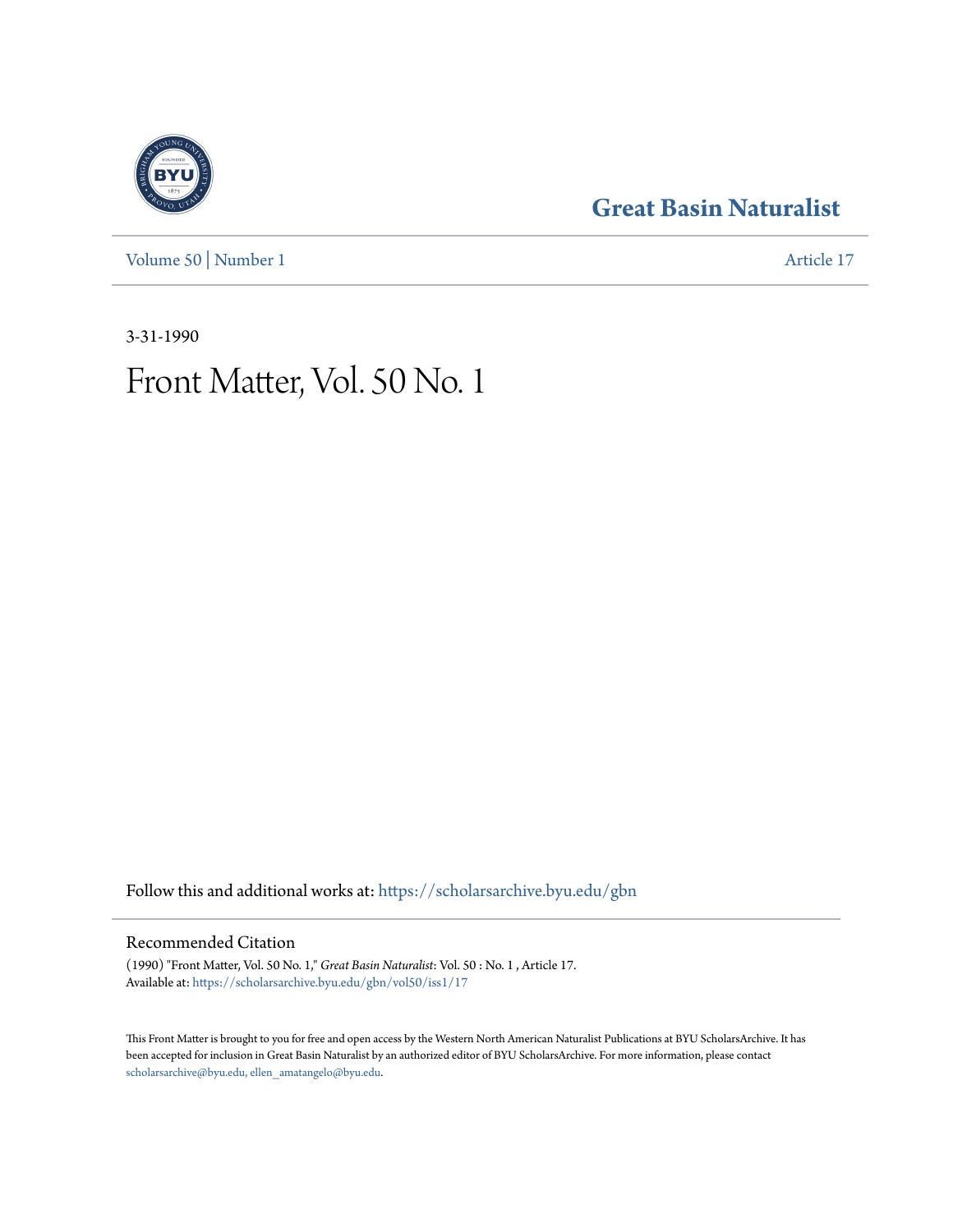**LIBRARY** 

 $H$  MAY 2 9 1990 T E HARVARD UNIVERSITY GREAT BASIN NATURAUST



VOLUME 50  $N2$  1 - MARCH 1990

BRIGHAM YOUNG UNIVERSITY